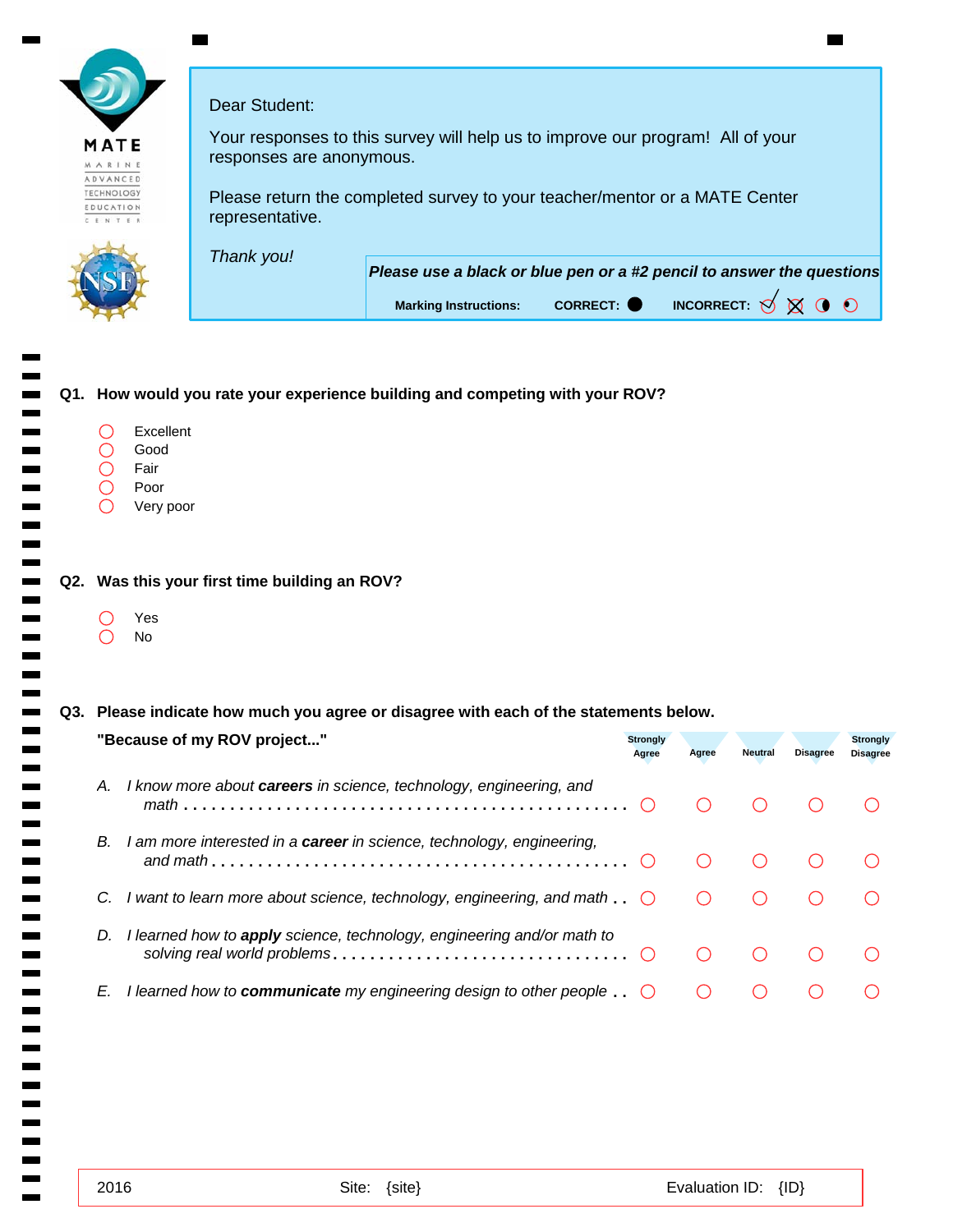|    | Q4. Please indicate how much you agree or disagree with each of the statements below.                                                                          |                          |       |                |                 |                                    |
|----|----------------------------------------------------------------------------------------------------------------------------------------------------------------|--------------------------|-------|----------------|-----------------|------------------------------------|
|    | "Because of my ROV project"                                                                                                                                    | <b>Strongly</b><br>Agree | Agree | <b>Neutral</b> | <b>Disagree</b> | <b>Strongly</b><br><b>Disagree</b> |
| Α. |                                                                                                                                                                |                          |       |                |                 |                                    |
| В. |                                                                                                                                                                |                          |       |                |                 |                                    |
| C. | I am more interested in taking <b>math</b> courses $\ldots \ldots \ldots \ldots \ldots$                                                                        |                          |       |                |                 |                                    |
| D. | I am more interested in taking computer science courses $\ldots \ldots \ldots$                                                                                 |                          |       |                |                 |                                    |
| E. | I am more interested in taking hands on classes or club activities like<br>robotics, electronics, and shop courses $\ldots \ldots \ldots \ldots \ldots \ldots$ |                          |       |                |                 |                                    |

ш

×

٠

٠

٠

۰ . ۰ Ō.  $\blacksquare$  $\mathbf{r}$ ш  $\blacksquare$ a, ×.

 $\blacksquare$  $\blacksquare$  $\blacksquare$ 

 $\blacksquare$  $\blacksquare$  $\blacksquare$  $\blacksquare$  $\mathbf{r}$ 

**Q5. Please indicate how much you agree or disagree with each of the statements below.**

 $\blacksquare$ 

| "Because of my ROV project"                                                                                                                                    | <b>Strongly</b><br>Agree | Agree | <b>Neutral</b> | <b>Disagree</b> | <b>Strongly</b><br><b>Disagree</b> |  |
|----------------------------------------------------------------------------------------------------------------------------------------------------------------|--------------------------|-------|----------------|-----------------|------------------------------------|--|
| А.                                                                                                                                                             |                          |       |                |                 |                                    |  |
| В.                                                                                                                                                             |                          |       |                |                 |                                    |  |
|                                                                                                                                                                |                          |       |                |                 |                                    |  |
| I increased my skills and knowledge in technology $\ldots \ldots \ldots \ldots$<br>D.                                                                          |                          |       |                |                 |                                    |  |
| I know more about the competition theme: From the Gulf of Mexico to<br>E.<br>Jupiter's Moon Europa: ROV Encounters in Inner and Outer Space $\dots$ $\bigcirc$ |                          |       |                |                 |                                    |  |

# **Q6. Please indicate how much you agree or disagree with each of the statements below.**

| "Because of my ROV project"                                                                                      | <b>Strongly</b><br>Agree | Agree | <b>Neutral</b> | <b>Disagree</b> | <b>Strongly</b><br><b>Disagree</b> |
|------------------------------------------------------------------------------------------------------------------|--------------------------|-------|----------------|-----------------|------------------------------------|
| $A_{-}$                                                                                                          |                          |       |                |                 |                                    |
| B.                                                                                                               |                          |       |                |                 |                                    |
| C.                                                                                                               |                          |       | $\bigcap$      |                 |                                    |
| D                                                                                                                |                          |       |                |                 |                                    |
| E.                                                                                                               |                          |       |                |                 |                                    |
| $\mathsf{I}$ am more self-confident $\ldots \ldots \ldots \ldots \ldots \ldots \ldots \ldots \ldots \odot$<br>E. |                          |       |                |                 |                                    |
|                                                                                                                  |                          |       |                |                 |                                    |
|                                                                                                                  |                          |       |                |                 |                                    |
|                                                                                                                  |                          |       |                |                 |                                    |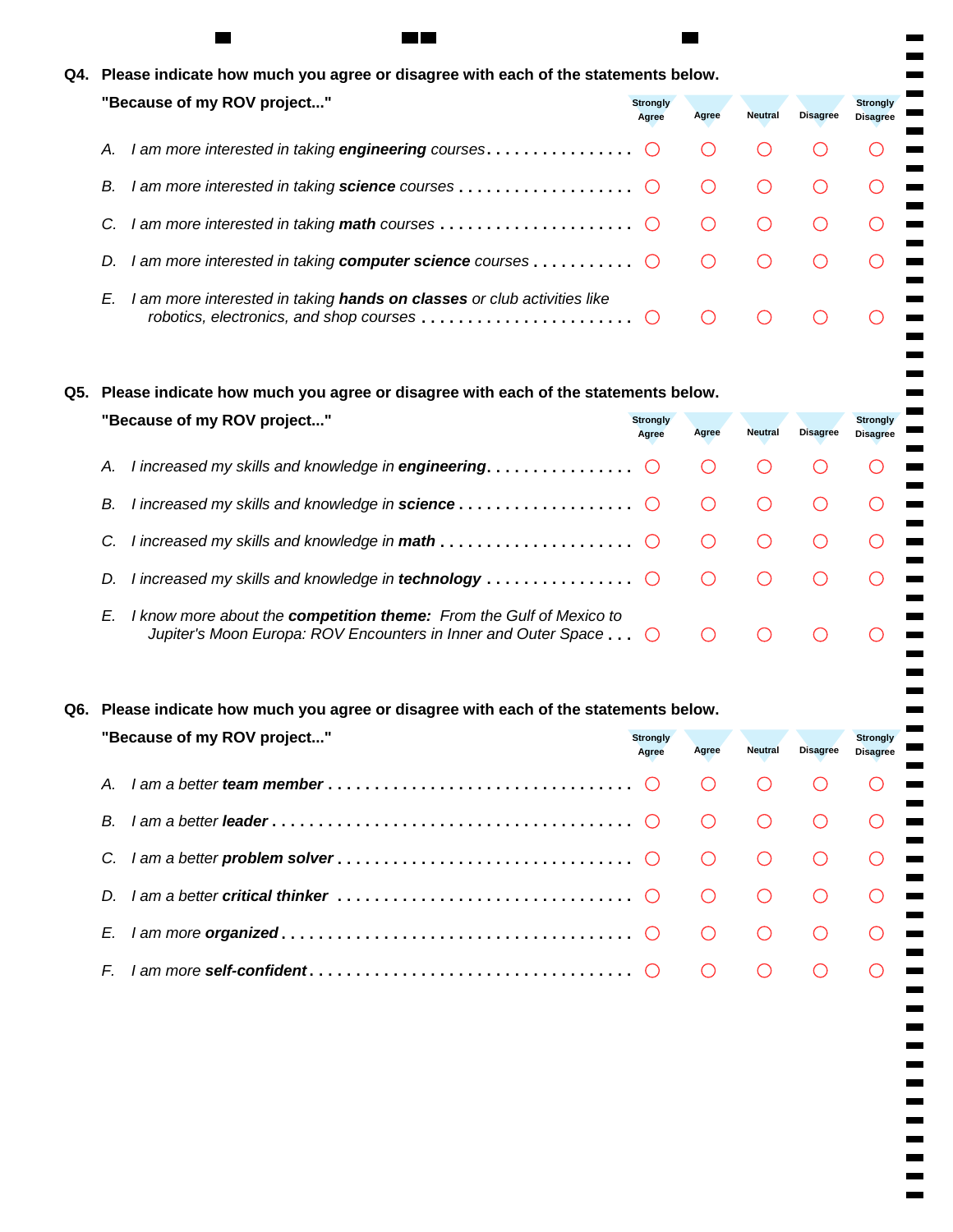|     | Yes<br>( )<br>No<br>Not sure                              |                                                                                         |                                             |                                                                                                                     |
|-----|-----------------------------------------------------------|-----------------------------------------------------------------------------------------|---------------------------------------------|---------------------------------------------------------------------------------------------------------------------|
|     |                                                           | Q8. What career would you like to have when you finish school? (Please print.)          |                                             |                                                                                                                     |
|     |                                                           | Q9. Have you or your school received an award or honor as a result of your ROV project? |                                             |                                                                                                                     |
|     | Yes -- Please describe:<br>No<br>( )                      |                                                                                         |                                             |                                                                                                                     |
|     | Yes -- Please describe:                                   | college application, scholarship, internship, job offer)?                               |                                             |                                                                                                                     |
| ( ) | No<br>( )                                                 |                                                                                         |                                             | Q11. What is your grade level? (If you are completing this during the summer, please mark the grade you attended in |
|     | the school year that just finished.)                      |                                                                                         |                                             |                                                                                                                     |
|     | 1st grade<br>$\bigcirc$ 5th grade                         | <b>Elementary, Middle School, and Junior High</b><br>2nd grade<br>$\bigcirc$ 6th grade  | 3rd grade<br>$\cup$<br>$\bigcirc$ 7th grade | 4th grade<br>$\bigcirc$ 8th grade                                                                                   |
|     | <b>High School</b>                                        |                                                                                         |                                             |                                                                                                                     |
|     | Freshman<br>$\left( \begin{array}{c} \end{array} \right)$ | Sophomore                                                                               | Junior                                      | Senior                                                                                                              |
|     | <b>Community or Technical College</b>                     |                                                                                         |                                             |                                                                                                                     |
|     | $\bigcirc$ Year 1                                         | $\bigcirc$ Year 2                                                                       |                                             |                                                                                                                     |
|     | <b>Four-Year College or University</b>                    |                                                                                         |                                             |                                                                                                                     |
|     | Freshman                                                  | Sophomore<br>$\left( \right)$                                                           | Junior                                      | Senior                                                                                                              |
|     | Other -- (Please describe)                                |                                                                                         |                                             |                                                                                                                     |
|     |                                                           |                                                                                         |                                             |                                                                                                                     |

**COL**  $\blacksquare$  $\blacksquare$